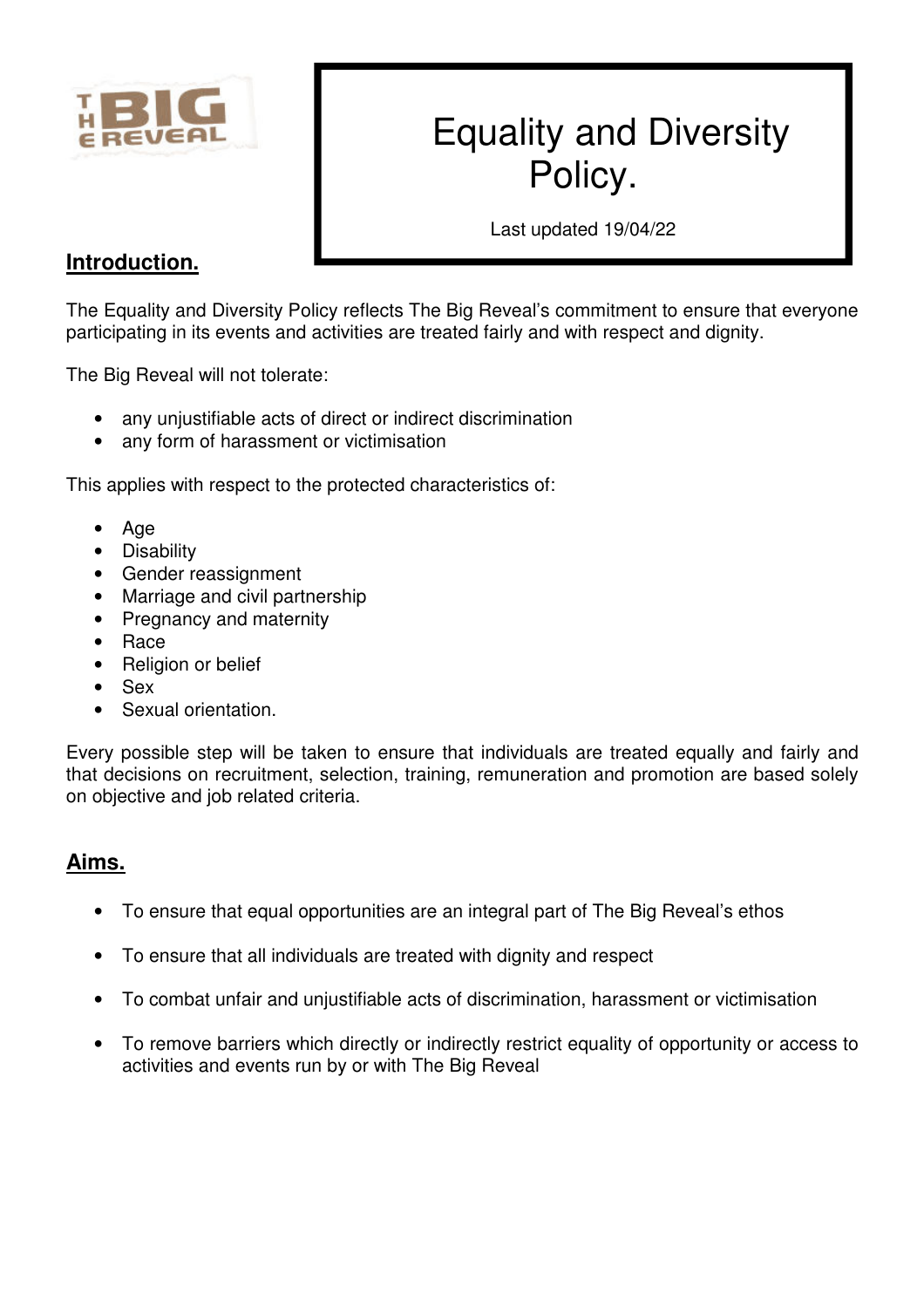# **Scope of the Policy.**

This policy will influence all aspects of The Big Reveal's work including:

- The recruitment and selection of Trustees and volunteers.
- Management and support.
- Training and development.

This policy will also influence:

• Service provision.

This policy will apply to all of The Big Reveal's volunteers, members and trustees as well as any other individuals or organisations accessing or benefitting from our services.

## **Responsibilities:**

All Trustees, volunteers and members of The Big Reveal are expected to comply with the requirements of the policy. The Big Reveal will ensure that everyone has access to this policy at all times by making it publicly available on our website.

#### **Directors and Trustees:**

Directors and Trustees are responsible for:

- Familiarising themselves with the policy and ensuring that their language, behaviour and practice are consistent with its requirements.
- Ensuring that everyone who is engaging with The Big Reveal, it's activities and events, has access to the policy
- •
- Ensuring that the Directors, Trustees and volunteers understand what constitutes discrimination, harassment and victimisation.
- Ensuring that all recruitment practices recognise diversity and are free from discrimination.
- Providing a working environment in which all staff feel able to report any acts of discrimination and/or harassment.
- Ensuring that any reported cases of discrimination, harassment and/or victimisation are dealt with expediently and with sensitivity for all parties concerned.

All Directors, Trustees and volunteers are expected to become familiar with this policy and its appendices and to ensure that their language, behaviour and practice are consistent with its requirements.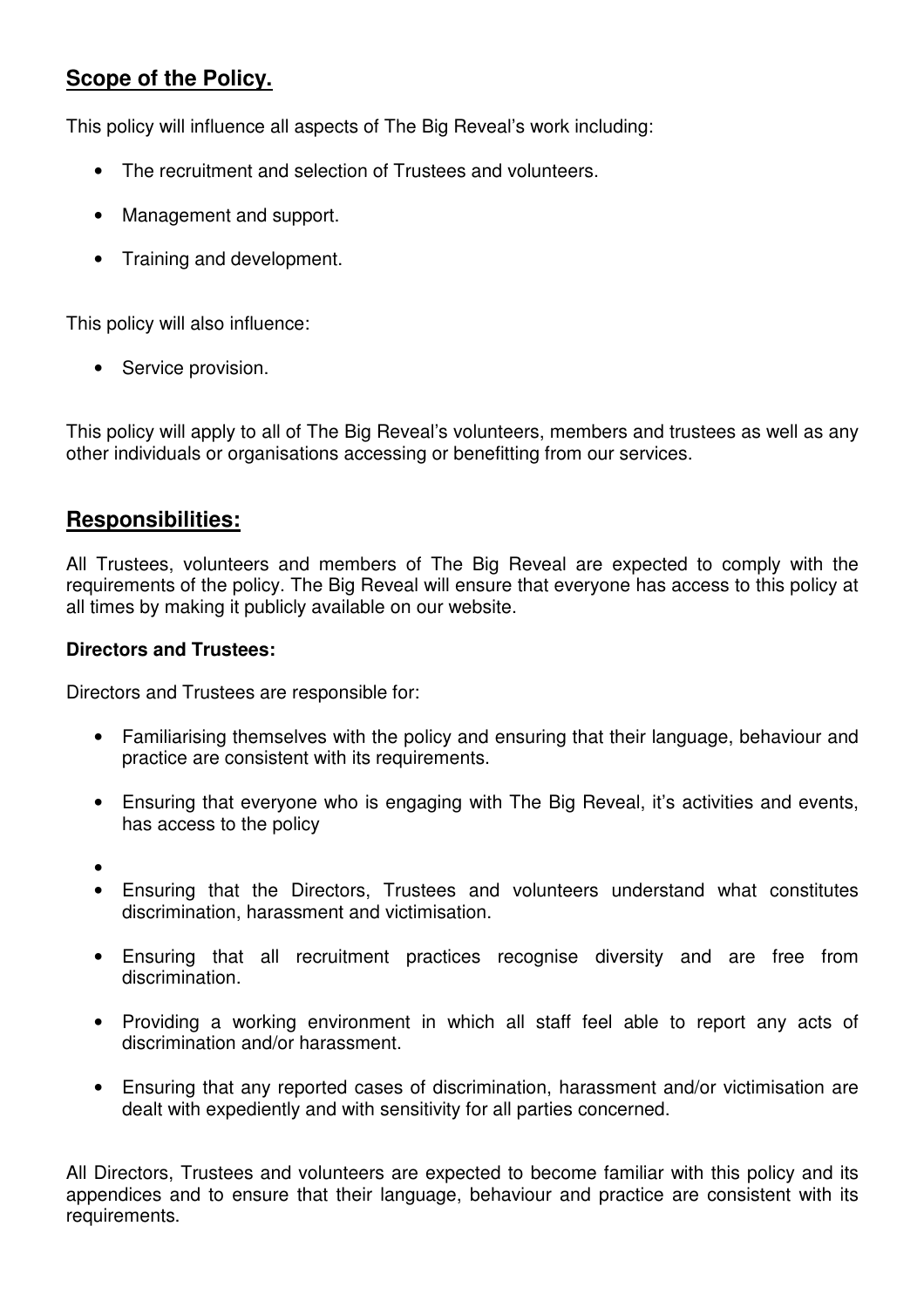# **Complaints:**

The Big Reveal is committed to dealing sensitively and effectively with all complaints of discrimination, harassment or victimisation. Under the terms of this policy and the policy for dealing with harassment and bullying, any complaint will always be taken seriously and investigated.

Complaints of discrimination will be taken seriously and The Big Reveal will take corrective action including disciplinary action against members of staff in breach of the policy. In cases where the discrimination or harassment is considered to be of a serious nature, it will be regarded as gross misconduct, which may result in summary dismissal.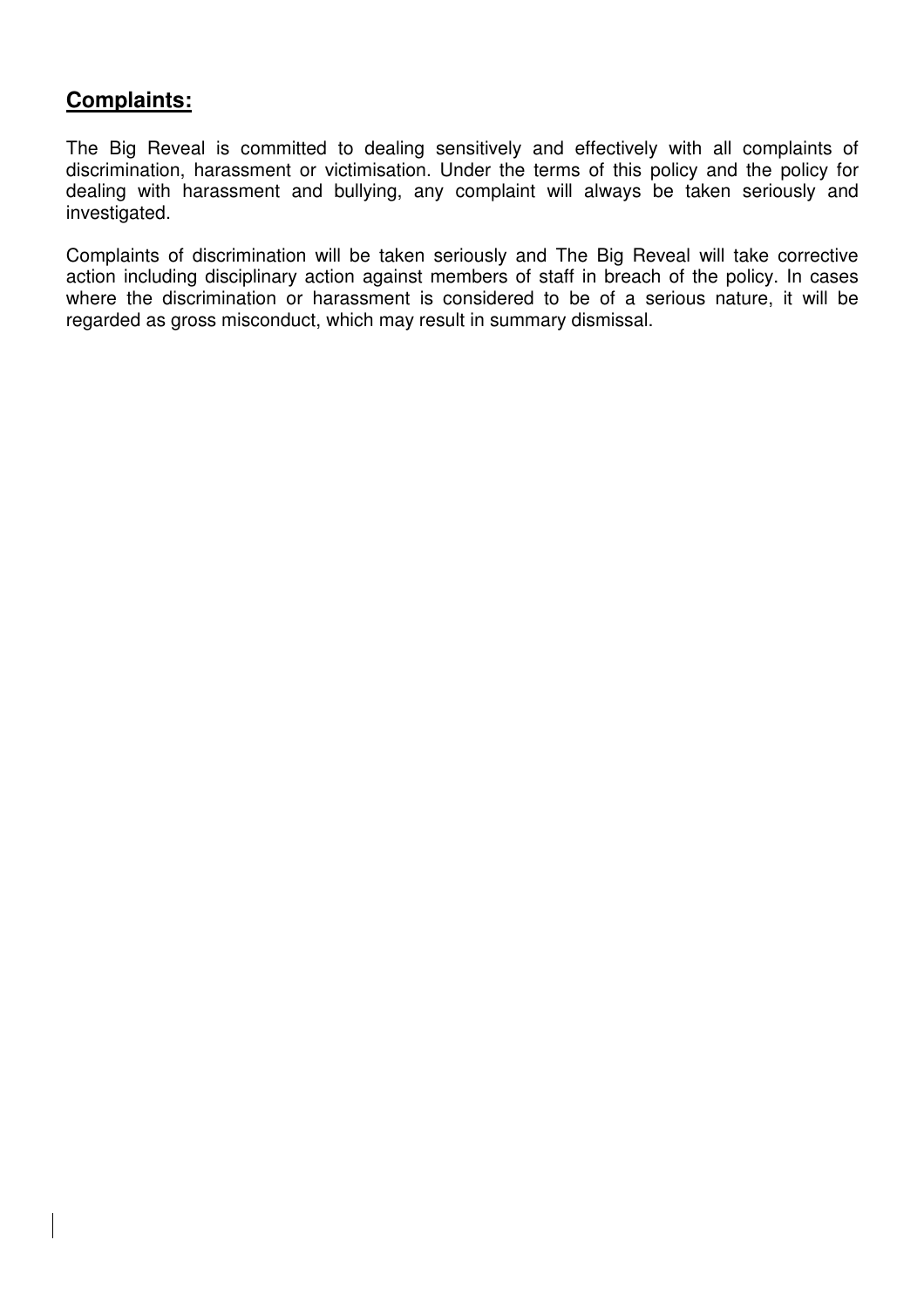# **Definitions:**

# **Discrimination**

Discrimination can be direct, indirect, intentional or unintentional. At an individual level, discrimination consists of personal attitudes of superiority eg: a white person believing that they are superior to a black person. It can also be behaviour that prejudges a person because of the group within which they may be identified.

## **Direct Discrimination**

Direct discrimination occurs where the reason for a person being treated less favourably than another is a protected characteristic. It also covers cases where the less favourable treatment is because of a person's association with someone who has that characteristic (for example is disabled) or because the person is wrongly thought to have it (for example a particular religious belief). An example of direct discrimination is when a person who is entitled to be treated equally is directly adversely affected by a decision that results in the person being treated less favourably. For example, an Asian job applicant who meets the shortlist criteria is rejected based on his/her ethnic origin.

#### **Indirect Discrimination**

Indirect discrimination occurs when a policy which applies in the same way for everybody has an effect which particularly disadvantages people with a protected characteristic. For example, indirect discrimination is created by the application of unjustifiable rules or conditions that may at first appear neutral, but once they are put into practice, a smaller proportion of one group than the other can comply with them. For example, a manager decides that only staff with 10 years continuous service can apply for a particular promotion. In reality this may restrict the number of women who could comply with the requirement as many take time off to have children.

#### **Harassment**

The Equality Act 2010 defines three types of harassment:

- 1) Unwanted conduct related to a relevant protected characteristic which has the purpose or effect of violating another person's dignity or creating an intimidating, hostile, degrading, humiliating or offensive environment for another person.
- 2) Sexual harassment unwanted conduct of a sexual nature where the conduct has the purpose or effect of the first type of harassment (above).
- 3) Treating someone less favourably because he or she has either submitted to or rejected sexual harassment, or harassment related to sex or gender reassignment.

#### **Victimisation**

The Equality Act 2010 defines victimisation as taking place where one person treats another badly because he or she has done, is suspected to have done is or is suspected may do a 'protected act'. Protected acts relate to taking or supporting any action for the purpose of the Act including any alleged breach of its provisions.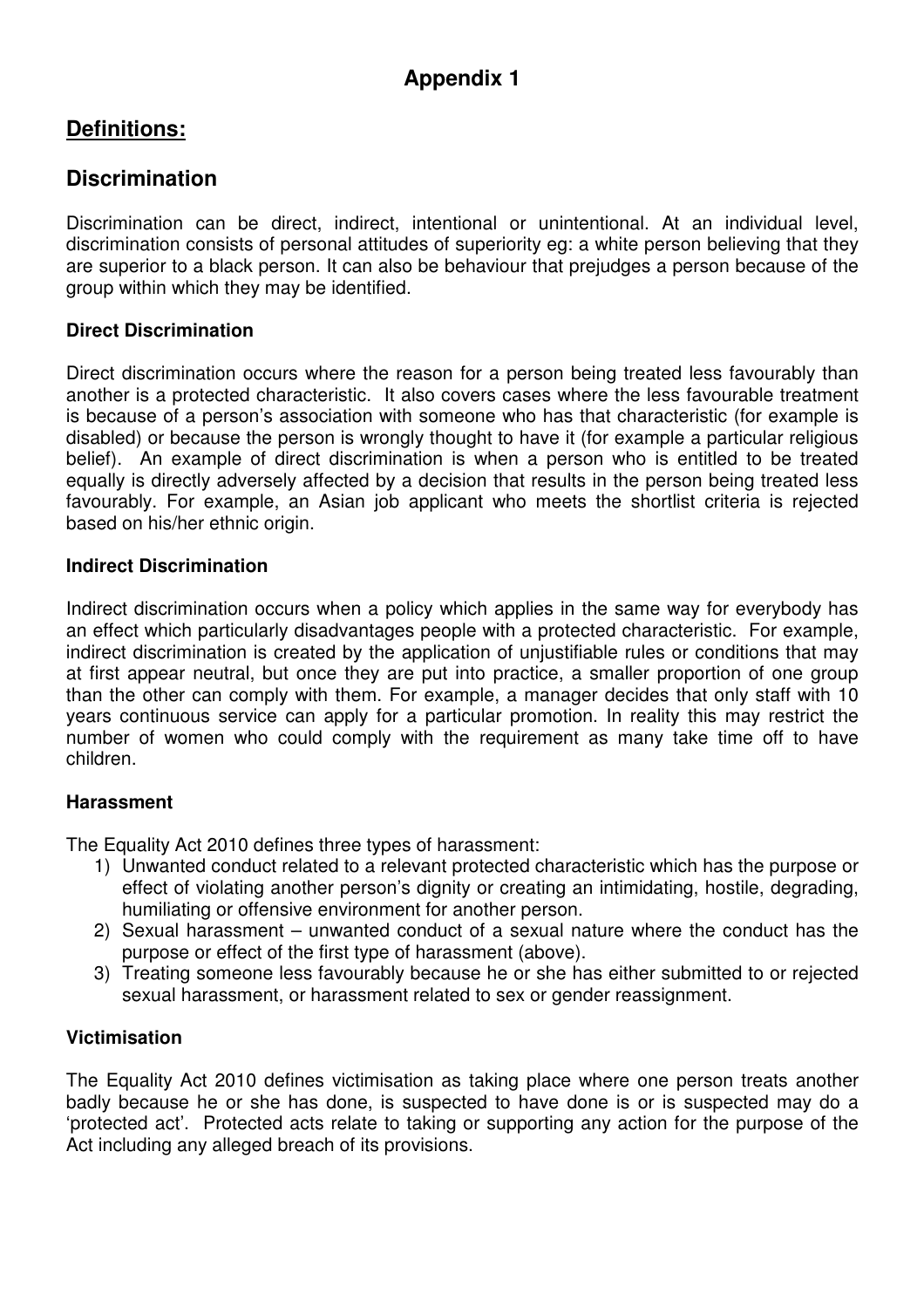# **Appendix 2**

## **Examples of Types of Discrimination and Harassment:**

## **Sexual Discrimination**

Discrimination takes the form of prejudiced attitudes and conduct suggesting that one gender, usually women, lack certain desirable abilities and characteristics that the other gender possesses.

#### **Direct Sex Discrimination**

Less favourable treatment of a woman than a man (or vice versa) because of their sex. Most sexual harassment is direct discrimination, because a person is being treated in a way that a person of the opposite sex would not be treated.

#### **Indirect Sexual Discrimination**

Occurs when a provision, criterion or practice is applied equally to both men and women but, in fact, would adversely affect more women than men or vice versa.

## **Sexual Harassment**

Sexual harassment is any unwanted physical, verbal or visual conduct of a sexual nature which is unsolicited and unwelcome and creates an intimidating, hostile or offensive work environment for one or more individuals. For example, any unwanted attention or physical contact, the use of sexually explicit or provocative language and conduct that is intimidating or physically abusive to a member of staff because of his/her gender.

## **Racial Discrimination**

Discrimination occurs when conduct, words or practices advantage or disadvantage people because of their race, colour, nationality, ethnic and national origin, religion or belief, culture or language.

#### **Direct Discrimination**

Occurs when a person is able to show that he or she has been treated less favourably on racial grounds than others in similar circumstances. Racist abuse and harassment are forms of direct discrimination.

#### **Indirect Discrimination**

Occurs when a person from a particular racial group is less likely to be able to comply with a requirement or condition and the requirement cannot be justified on non-racial grounds. For example, a rule against wearing headgear could rule out Sikh men who wear a turban.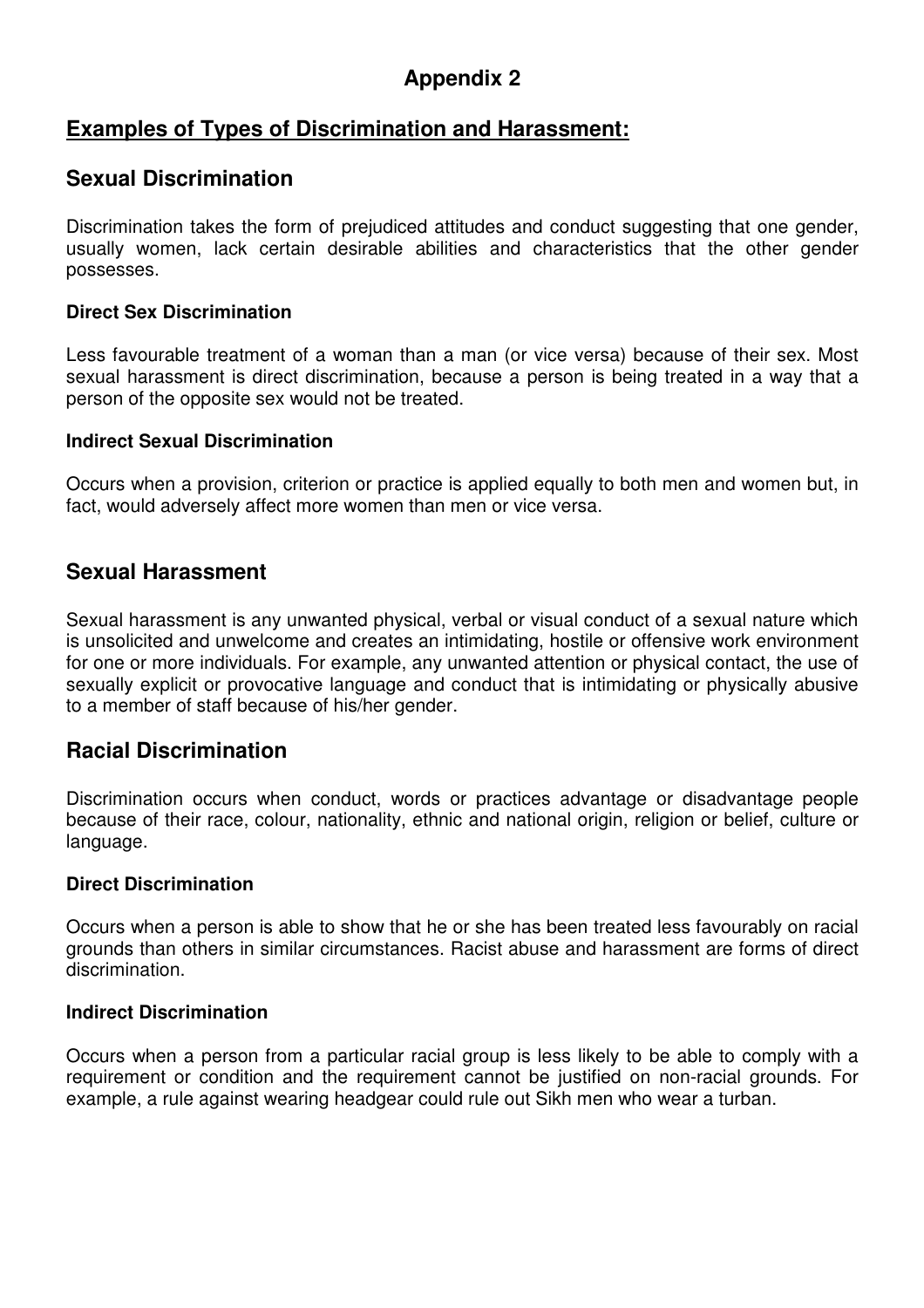# **Racial Harassment**

Unwanted verbal or visual conduct based on race, colour, nationality, ethnic and national origin, religion or belief, culture or language, which is unwelcome and creates an intimidating, hostile or offensive work environment, affecting the dignity of men and women at work. Racial abuse from other employees or from customers or clients is harassment.

## **Disability Discrimination**

The belief that disability implies lack of personal ability can distort the way in which an individual person is perceived leading to prejudice and discrimination.

## **Disability Harassment**

Offensive or intimidating behaviour relating to a person's disability. Harassment can include unwanted verbal, non-verbal or physical conduct relating to the person's disability, which causes that person offence or distress.

## **Religious Belief Discrimination**

Discrimination occurs when conduct, words or practices advantage or disadvantage people because of their religious belief. Individuals must be able to practice their faith in safety without fear of harassment or discrimination.

## **Religious Belief Harassment**

Unwanted verbal or visual conduct based on religious belief, which is unwelcome and creates an intimidating, hostile or offensive work environment, affecting the dignity of men and women at work.

## **Age Discrimination**

Negative assumptions ascribed to people because of their age, which leads to prejudice and discrimination. It is often assumed that young people lack maturity or are unable to take responsibility and that older people are less flexible and lack the ability to learn.

## **Age Harassment**

Offensive or intimidating behaviour relating to a person's age, which is unwelcome and creates an intimidating, hostile or offensive work environment, affecting the dignity of men and women at work.

## **Sexual Orientation Discrimination**

Negative attitudes and prejudices leads to discrimination against lesbians, gay men and bisexuals. This occurs when the belief is that heterosexuality is the absolute norm and that any other form of sexuality is abnormal. Expected stereotypical conventions of relationship status and domestic arrangements reinforce collective acts of discrimination.